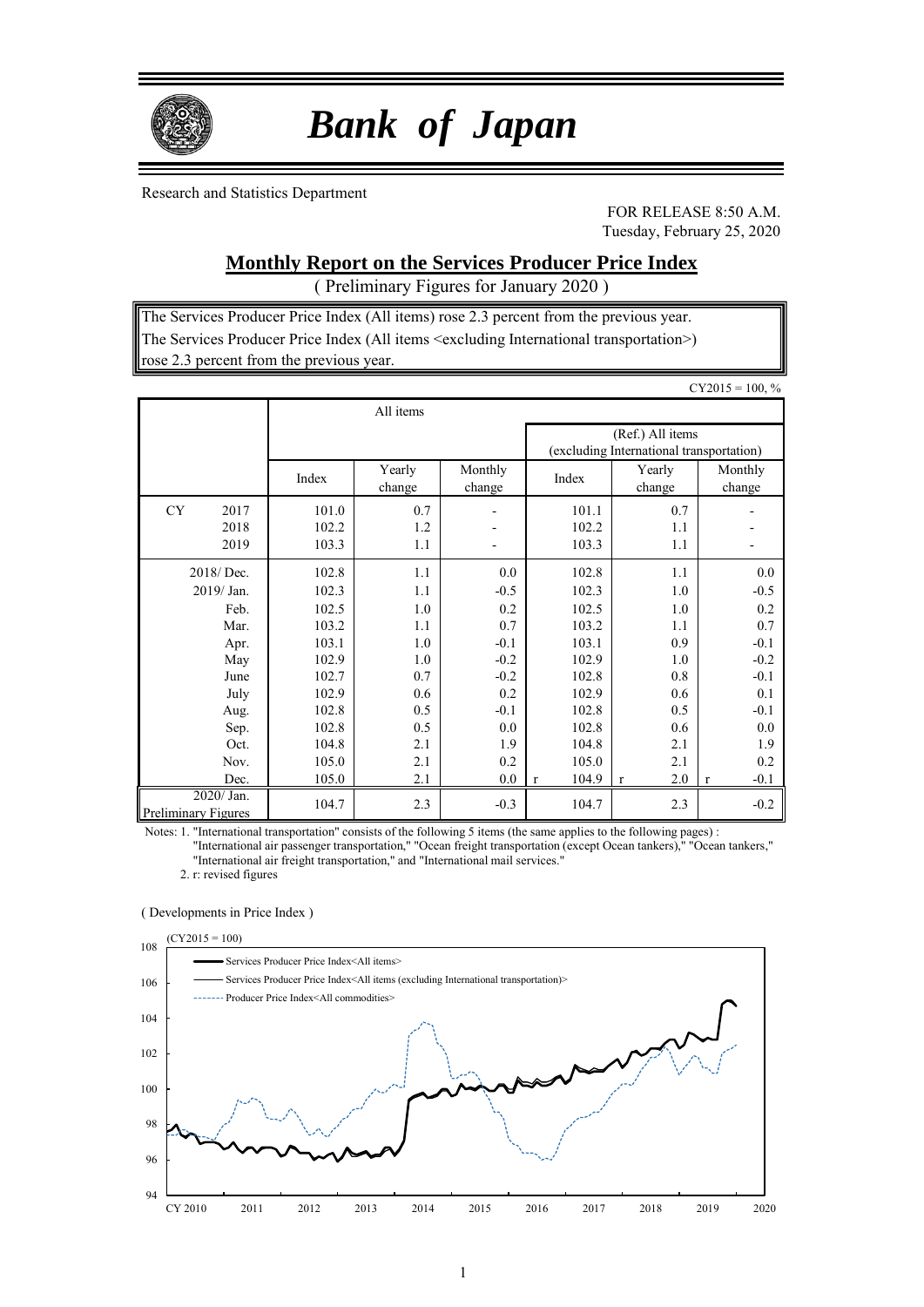#### (All items and the details contributing to the monthly differences of yearly changes in January)

|           | Monthly<br>difference of       | Yearly change (%) |      |  |
|-----------|--------------------------------|-------------------|------|--|
|           | yearly changes<br>$(\%$ point) | Dec.              | Jan. |  |
| All items | 0.2                            | 2.1               | 2.3  |  |

### $\nabla$ Details contributing to the monthly differences of yearly changes in January

| Major groups · Subgroups                              | Monthly<br>differences of<br>contribution | Yearly change (%) |        | Items                                                                                                                        |
|-------------------------------------------------------|-------------------------------------------|-------------------|--------|------------------------------------------------------------------------------------------------------------------------------|
|                                                       | to yearly changes<br>(%point)             | Dec.              | Jan.   |                                                                                                                              |
| +: Transportation and postal activities               | 0.08                                      | 2.4               | 2.9    |                                                                                                                              |
| +: Ocean freight transportation                       | 0.09                                      | 4.2               |        | 17.0 Ocean freight transportation (except Ocean tankers)*, Ocean tankers*                                                    |
| Coastal and inland water freight<br>transportation    | 0.01                                      | $-0.2$            |        | 1.9 RORO ships, Coastal and inland water freighters (except RORO ships)                                                      |
| $+$ : International air freight transportation        | 0.01                                      | $-24.6$           |        | -19.5 International air freight transportation*                                                                              |
| -: Road freight transportation                        | $-0.02$                                   | 3.4               | 3.1    | Motor freight transportation (Metal and machinery products), Motor<br>freight transportation (Mineral and chemical products) |
| -: Domestic air passenger transportation              | $-0.01$                                   | 2.9               |        | 1.5 Domestic air passenger transportation                                                                                    |
| +: Other services                                     | 0.08                                      | 2.4               | 2.6    |                                                                                                                              |
| $+$ : Hotels                                          | 0.02                                      | $-5.6$            |        | -3.9 Hotels                                                                                                                  |
| +: Waste disposal                                     | 0.02                                      | 2.8               |        | 3.9 Industrial waste disposal                                                                                                |
| $+$ : Motor vehicle repair and maintenance            | 0.01                                      | 1.9               |        | 2.5 Motor vehicle maintenance (accident repair)                                                                              |
| $+$ : Civil engineering and architectural<br>services | 0.01                                      | 4.1               |        | 4.4 Architectural design services                                                                                            |
| +: Employment services                                | 0.01                                      | 3.9               |        | 5.2 Employment services                                                                                                      |
| +: Information and communications                     | 0.07                                      | 1.8               | 2.1    |                                                                                                                              |
| +: Mobile telecommunications services                 | 0.07                                      | $-6.3$            |        | -2.0 Mobile telecommunications services                                                                                      |
| +: Software development                               | 0.01                                      | 3.2               |        | 3.4 Custom software (except Embedded software)                                                                               |
| +: Real estate services                               | 0.03                                      | 3.2               | 3.4    |                                                                                                                              |
| $+$ : Other space rental                              | 0.02                                      | 1.8               |        | 2.3 Sales space rental                                                                                                       |
| +: Office space rental                                | 0.01                                      | 5.0               |        | 5.2 Office space rental (Tokyo area)                                                                                         |
| Real estate agency and management<br>services         | 0.01                                      | 3.1               |        | 3.3 Real estate agency and management services                                                                               |
| +: Finance and insurance                              | 0.02                                      | 1.9               | 2.2    |                                                                                                                              |
| $+$ : Property and casualty insurance<br>services     | 0.01                                      | 0.2               |        | 1.0 Voluntary motor vehicle insurance                                                                                        |
| +: Financial services (commission)                    | 0.01                                      | 2.6               |        | 2.8 Money transmission and receipt                                                                                           |
| +: Advertising services                               | 0.01                                      | $-1.2$            | $-1.1$ |                                                                                                                              |
| $+$ : Newspaper advertising                           | 0.02                                      | $-3.8$            |        | 1.6 Newspaper advertising                                                                                                    |
| $+$ : Magazine advertising                            | 0.01                                      | $-5.9$            |        | 6.5 Magazine advertising                                                                                                     |
| +: Other advertising services                         | 0.01                                      | 1.8               |        | 2.8 Advertising in traffic facilities, Free newspaper and magazine advertising                                               |
| $-$ : Television advertising                          | $-0.03$                                   | $-0.9$            |        | -2.5 Television advertising (program sponsorships)                                                                           |
| -: Internet advertising                               | $-0.01$                                   | $-4.0$            |        | -4.6 Internet advertising                                                                                                    |
| +: Leasing and rental                                 | 0.01                                      | 1.5               | 1.5    |                                                                                                                              |
| $+$ : Leasing                                         | 0.01                                      | 1.3               | 1.5    | Medical equipment leasing, Industrial machinery leasing, Leasing of<br>machinery for civil engineering and construction      |

### $\nabla$  Contribution of each Major group to the yearly change in January

| Major groups                         | Contribution to<br>yearly change**<br>$(\%$ point) | Subgroups                                                                                                                          |
|--------------------------------------|----------------------------------------------------|------------------------------------------------------------------------------------------------------------------------------------|
| All items                            | 2.3                                                |                                                                                                                                    |
| Other services                       | 0.92                                               | Worker dispatching services, Civil engineering and architectural services, Building<br>maintenance                                 |
| Information and communications       | 0.47                                               | Software development, Information processing and information providing services, Internet<br>based services                        |
| Transportation and postal activities | 0.46                                               | Road freight transportation, Ocean freight transportation, Railroad passenger transportation                                       |
| Real estate services                 | 0.33                                               | Office space rental, Other space rental, Real estate agency and management services                                                |
| Leasing and rental                   | 0.12                                               | Leasing, Rental                                                                                                                    |
| Finance and insurance                | 0.11                                               | Financial services (commission), Property and casualty insurance services                                                          |
| Advertising services                 | $-0.05$                                            | Internet advertising, Television advertising                                                                                       |
|                                      |                                                    | Mature 1, "Manthly difference of moder demons! in checked by subtractive moder changes of moviem model from these of a norme model |

Notes: 1. "Monthly differences of yearly changes" is obtained by subtracting yearly changes of previous month from those of p resent month.<br>2. \* : "International transportation."<br>3. \* \* : The figure of "All items" is yearl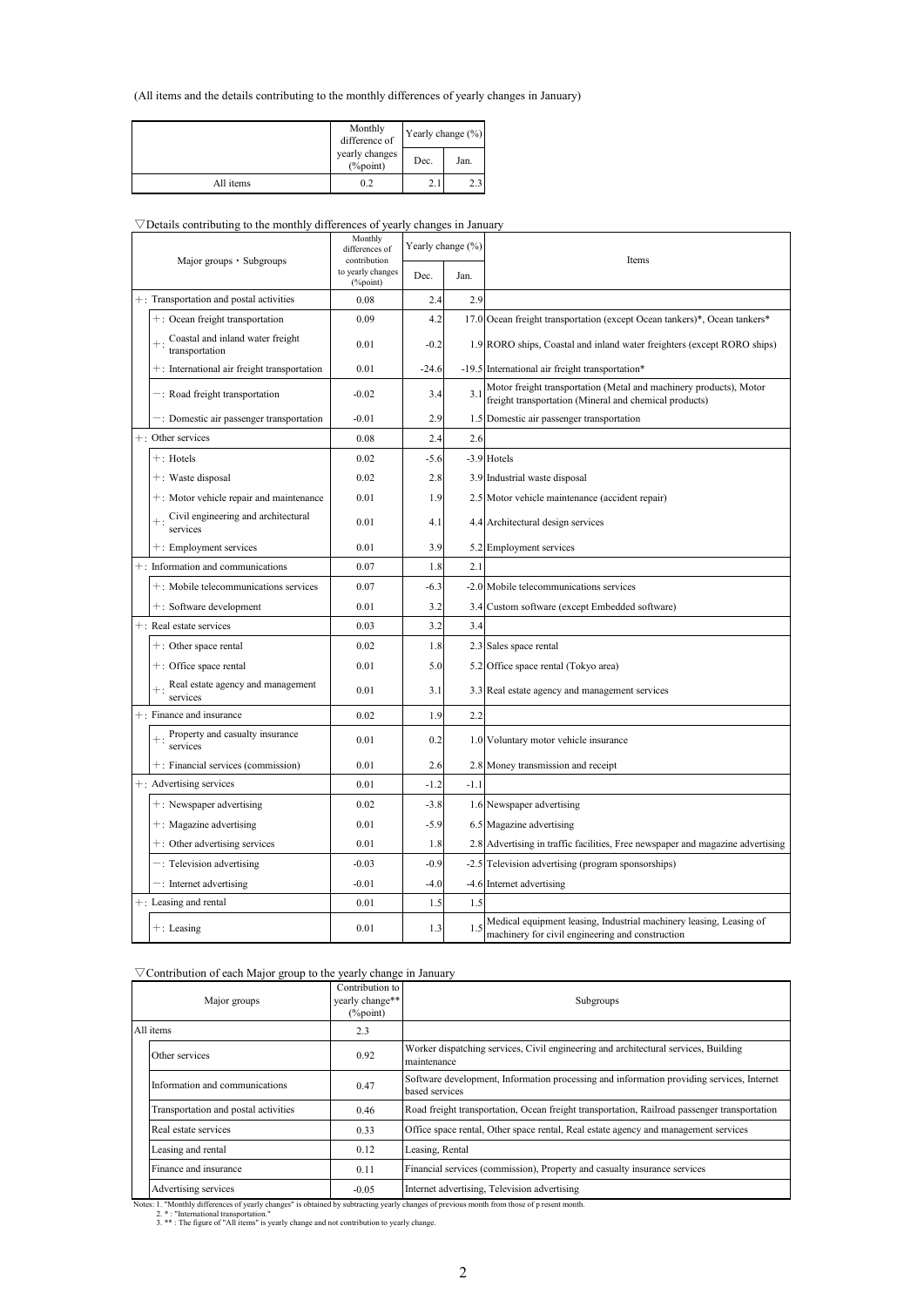### Services Producer Price Index ( Preliminary Figures for January 2020 )

| (Indexes of Major Groups and Subgroups)                                 |         |       |                   |                  |                        |                   | $CY2015 = 100, %$      |
|-------------------------------------------------------------------------|---------|-------|-------------------|------------------|------------------------|-------------------|------------------------|
|                                                                         | Weight  | Index | Previous<br>month | Yearly<br>change | Previous<br>month      | Monthly<br>change | Previous<br>month      |
| All items                                                               | 1,000.0 | 104.7 | 105.0             | 2.3              | 2.1                    | $-0.3$            | $0.0\,$                |
| Finance and insurance                                                   | 48.3    | 103.5 | r 103.2           | 2.2              | 1.9<br>$\mathbf{r}$    | 0.3               | 0.4<br>$\mathbf r$     |
| Financial services (commission)                                         | 34.7    | 103.4 | r 103.1           | 2.8              | 2.6<br>$\mathbf r$     | 0.3               | 0.5<br>$\mathbf r$     |
| Property and casualty insurance services                                | 13.6    | 103.8 | r 103.6           | 1.0              | 0.2<br>$\mathbf{r}$    | 0.2               | 0.3<br>$\mathbf r$     |
| Real estate services                                                    | 94.5    | 107.4 | 107.9             | 3.4              | 3.2                    | $-0.5$            | 0.7                    |
| Real estate agency and management services                              | 23.9    | 108.6 | 108.6             | 3.3              | 3.1                    | 0.0               | 0.3                    |
| Office space rental                                                     | 26.5    | 112.8 | r 112.5           | 5.2              | 5.0<br>$\mathbf{r}$    | 0.3               | 0.5<br>$\mathbf r$     |
| Other space rental                                                      | 44.1    | 103.5 | r 104.7           | 2.3              | 1.8<br>$\mathbf{r}$    | $-1.1$            | 1.0<br>$\mathbf r$     |
| Transportation and postal activities                                    | 158.0   | 106.0 | 106.4             | 2.9              | 2.4                    | $-0.4$            | 0.5                    |
| Railroad passenger transportation                                       | 19.8    | 102.9 | 102.9             | 2.7              | 2.7                    | 0.0               | 1.0                    |
| Road passenger transportation                                           | 9.7     | 103.2 | 103.3             | 2.5              | 2.2                    | $-0.1$            | $-1.6$                 |
| Water passenger transportation                                          | 0.3     | 102.9 | 103.1             | 3.0              | 3.2                    | $-0.2$            | $0.0\,$                |
| International air passenger transportation                              | 1.2     | 105.2 | r 108.3           | $-3.0$           | $-0.3$<br>$\mathbf{r}$ | $-2.9$            | $-1.2$<br>$\mathbf{r}$ |
| Domestic air passenger transportation                                   | 6.0     | 95.4  | 107.3             | 1.5              | 2.9                    | $-11.1$           | 6.0                    |
| Railroad freight transportation                                         | 0.9     | 110.1 | 109.0             | 7.4              | 7.3                    | 1.0               | $-0.3$                 |
| Road freight transportation                                             | 55.0    | 110.4 | 110.8             | 3.1              | 3.4                    | $-0.4$            | 0.4                    |
| Ocean freight transportation                                            | 7.6     | 114.5 | 110.3             | 17.0             | 4.2                    | 3.8               | 3.2                    |
| Coastal and inland water freight transportation                         | 5.0     | 105.8 | 104.0             | 1.9              | $-0.2$                 | 1.7               | $0.0\,$                |
| Marine cargo handling                                                   | 7.4     | 100.9 | 100.9             | 0.7              | 0.7                    | 0.0               | $0.0\,$                |
| International air freight transportation                                | 1.0     | 70.8  | 72.9              | $-19.5$          | $-24.6$                | $-2.9$            | $-6.3$                 |
| Domestic air freight transportation                                     | 0.4     | 99.8  | 104.6             | $-3.1$           | $-1.2$                 | $-4.6$            | 6.4                    |
| Warehousing and storage                                                 | 13.0    | 101.1 | 101.1             | 1.2              | 1.2                    | 0.0               | $0.0\,$                |
| Packing for freight                                                     | 6.3     | 103.0 | 103.0             | 2.6              | 2.6                    | 0.0               | 0.0                    |
| Toll roads                                                              | 10.6    | 103.9 | 103.9             | 2.3              | 2.3                    | 0.0               | 0.0                    |
| Services relating to water transport                                    | 0.4     | 100.5 | 100.5             | 0.0              | 0.0                    | 0.0               | 0.0                    |
| Airport & air traffic control and services relating<br>to air transport | 3.9     | 105.0 | 105.0             | 1.9              | 1.9                    | 0.0               | 0.0                    |
| Postal services and mail delivery                                       | 9.5     | 109.3 | 109.3             | 1.7              | 1.7                    | 0.0               | 0.0                    |
| Information and communications                                          | 228.3   | 102.8 | r 102.8           | 2.1              | 1.8<br>$\mathbf{r}$    | 0.0               | $0.2\,$<br>$\mathbf r$ |
| Fixed telecommunications services                                       | 24.1    | 101.6 | 101.6             | 1.6              | 1.6                    | $0.0\,$           | $0.0\,$                |
| Mobile telecommunications services                                      | 16.5    | 91.2  | 91.3              | $-2.0$           | $-6.3$                 | $-0.1$            | 0.0                    |
| Access charges                                                          | 16.2    | 96.8  | 96.8              | $-1.0$           | $-1.0$                 | 0.0               | 0.0                    |
| <b>Broadcasting services</b>                                            | 2.5     | 101.1 | 101.1             | 1.2              | 1.2                    | 0.0               | 0.0                    |
| Software development                                                    | 75.0    | 107.1 | $r$ 107.0         | 3.4              | 3.2<br>$\mathbf{r}$    | 0.1               | 0.1<br>$\mathbf r$     |
| Information processing and information<br>providing services            | 54.1    | 102.2 | 102.2             | 2.3              | 2.3                    | 0.0               | 0.3                    |
| Internet based services                                                 | 19.6    | 104.2 | r 103.8           | 2.5              | 2.8<br>$\mathbf r$     | 0.4               | 0.6<br>$\mathbf r$     |
| Video picture information production                                    | 8.0     | 100.7 | 100.7             | 2.0              | 2.0                    | 0.0               | 0.0                    |
| Newspapers                                                              | 4.5     | 104.8 | 104.8             | 2.6              | 3.4                    | $0.0\,$           | 0.0                    |
| Publishing                                                              | $7.8\,$ | 105.8 | 105.8             | 2.9              | 2.9                    | 0.0               | 0.0                    |

Note: r: revised figures (Continued on the following page)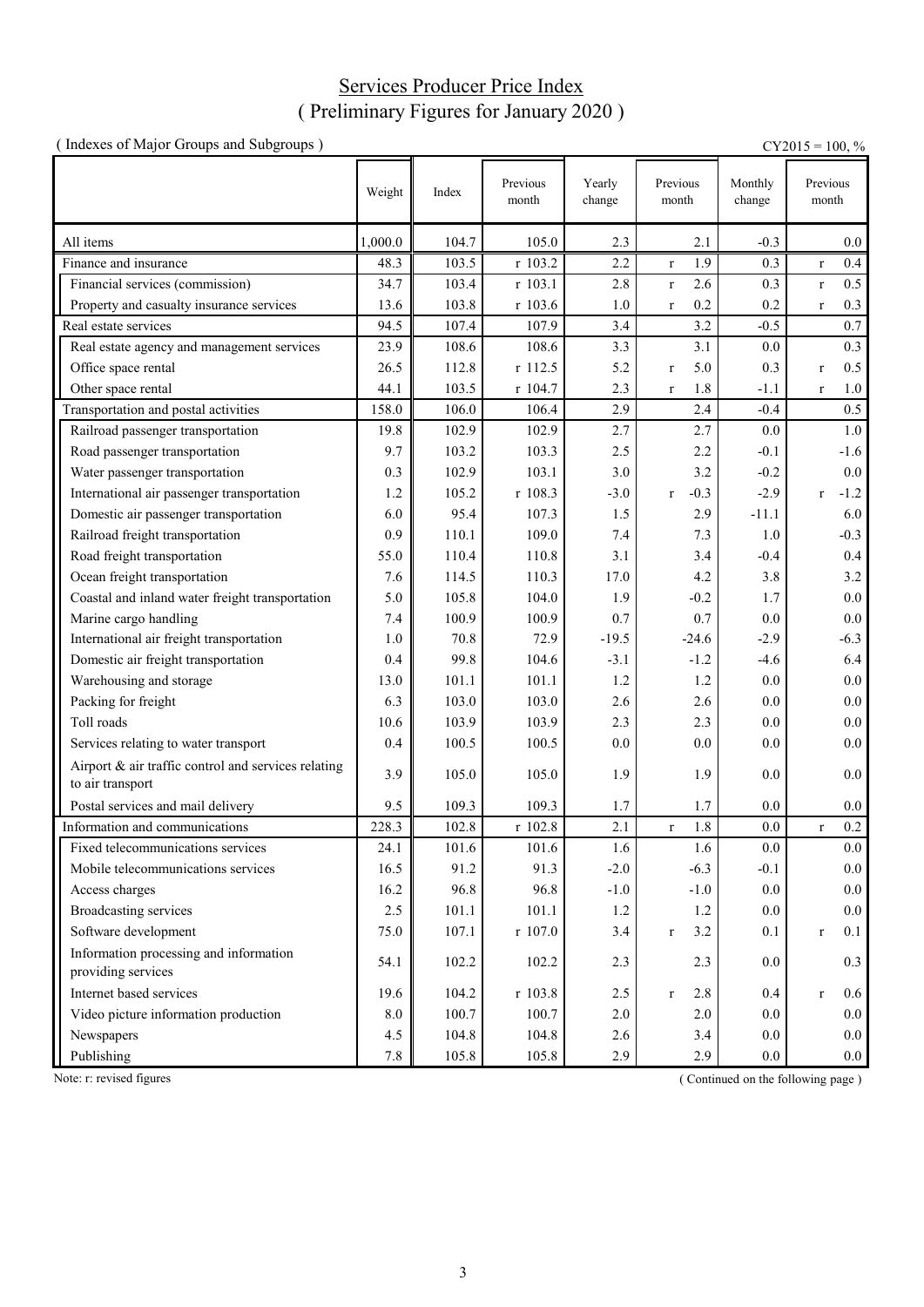|  |  | (Indexes of Major Groups and Subgroups) |  |
|--|--|-----------------------------------------|--|
|  |  |                                         |  |

(  $\text{CY2015} = 100, \%$ 

|                                                                                      | Weight | Index | Previous<br>month | Yearly<br>change | Previous<br>month      | Monthly<br>change | Previous<br>month      |
|--------------------------------------------------------------------------------------|--------|-------|-------------------|------------------|------------------------|-------------------|------------------------|
| Leasing and rental                                                                   | 79.2   | 100.7 | r 100.8           | 1.5              | 1.5<br>$\mathbf{r}$    | $-0.1$            | $-0.2$<br>$\mathbf{r}$ |
| Leasing                                                                              | 54.3   | 100.6 | r 100.8           | 1.5              | 1.3<br>$\mathbf{r}$    | $-0.2$            | 0.1<br>$\mathbf{r}$    |
| Rental                                                                               | 24.9   | 100.9 | 100.8             | 1.7              | 1.8                    | 0.1               | $-0.7$                 |
| Advertising services                                                                 | 49.2   | 101.7 | r 105.1           | $-1.1$           | $-1.2$<br>$\mathbf r$  | $-3.2$            | $-1.9$<br>$\mathbf r$  |
| Television advertising                                                               | 19.2   | 94.7  | r 104.5           | $-2.5$           | $-0.9$<br>$\mathbf{r}$ | $-9.4$            | $-3.2$<br>$\mathbf{r}$ |
| Newspaper advertising                                                                | 4.1    | 108.0 | r 100.8           | 1.6              | $-3.8$<br>$\mathbf{r}$ | 7.1               | $-0.3$<br>$\mathbf{r}$ |
| Magazine advertising                                                                 | 1.3    | 92.8  | 92.7              | 6.5              | $-5.9$                 | 0.1               | $-9.8$                 |
| Leaflet advertising                                                                  | 4.1    | 103.7 | 103.7             | 2.2              | 2.2                    | 0.0               | 0.1                    |
| Internet advertising                                                                 | 10.9   | 107.7 | 108.1             | $-4.6$           | $-4.0$                 | $-0.4$            | $-2.3$                 |
| Other advertising services                                                           | 9.6    | 106.9 | 106.8             | 2.8              | 1.8                    | 0.1               | 0.6                    |
| Other services                                                                       | 342.5  | 106.1 | r 106.1           | 2.6              | 2.4<br>$\mathbf{r}$    | 0.0               | $-0.4$<br>$\mathbf{r}$ |
| Sewage disposal                                                                      | 9.0    | 101.9 | 101.9             | 1.9              | 1.9                    | 0.0               | 0.5                    |
| Waste disposal                                                                       | 17.9   | 106.9 | 105.8             | 3.9              | 2.8                    | 1.0               | 0.0                    |
| Motor vehicle repair and maintenance                                                 | 23.3   | 103.2 | 102.5             | 2.5              | 1.9                    | 0.7               | 0.0                    |
| Machinery repair and maintenance                                                     | 42.9   | 103.4 | r 103.4           | 1.4              | 1.4<br>$\mathbf{r}$    | 0.0               | $-0.2$<br>$\mathbf{r}$ |
| Legal and accounting services                                                        | 38.1   | 100.0 | 99.9              | 1.9              | 1.8                    | 0.1               | 0.0                    |
| Other professional services                                                          | 3.3    | 104.2 | 104.3             | 2.0              | 2.1                    | $-0.1$            | 0.0                    |
| Civil engineering and architectural services                                         | 29.8   | 117.2 | r 117.0           | 4.4              | 4.1<br>$\mathbf{r}$    | 0.2               | $-0.8$<br>$\mathbf{r}$ |
| Commodity inspection, non-destructive testing<br>and surveyor certification services | 6.6    | 104.0 | 104.0             | 2.4              | 2.4                    | 0.0               | 0.0                    |
| Other technical services                                                             | 19.8   | 102.7 | 102.7             | 1.2              | 1.2                    | 0.0               | 0.0                    |
| <b>Employment services</b>                                                           | 5.6    | 112.5 | r 111.6           | 5.2              | 3.9<br>$\mathbf r$     | 0.8               | 0.5<br>$\mathbf{r}$    |
| Worker dispatching services                                                          | 41.1   | 112.1 | r 111.7           | 3.9              | 4.0<br>$\mathbf{r}$    | 0.4               | 0.4<br>$\mathbf{r}$    |
| Training and development services                                                    | 4.2    | 103.7 | 103.7             | 2.1              | 2.1                    | 0.0               | 0.0                    |
| Health and hygiene                                                                   | 6.9    | 104.1 | 104.1             | 3.8              | 3.8                    | 0.0               | 0.0                    |
| Building maintenance                                                                 | 49.0   | 104.8 | 104.8             | 2.7              | 2.6                    | 0.0               | 0.0                    |
| Security services                                                                    | 16.9   | 116.2 | 116.2             | 4.5              | 4.5                    | 0.0               | 0.0                    |
| Call centers                                                                         | 4.0    | 105.6 | 105.6             | 3.6              | 3.5                    | 0.0               | 0.0                    |
| Hotels                                                                               | 10.0   | 92.9  | r 100.8           | $-3.9$           | $-5.6$<br>$\mathbf{r}$ | $-7.8$            | $-8.4$<br>$\mathbf{r}$ |
| Meal supply services                                                                 | 6.2    | 104.1 | 104.1             | 2.1              | 2.0                    | 0.0               | 0.0                    |
| Laundry services                                                                     | 7.9    | 103.6 | 103.6             | 2.4              | 2.4                    | 0.0               | 0.0                    |

Note: r: revised figures

### ( References and Reference Indexes ) CY2015 = 100, %

|                                                                                  | Weight | Index | Previous<br>month | Yearly<br>change | Previous<br>month | Monthly<br>change | Previous<br>month |
|----------------------------------------------------------------------------------|--------|-------|-------------------|------------------|-------------------|-------------------|-------------------|
| All items (excluding International transportation)                               | 989.5  | 104.7 | r104.9            | 2.3              | 2.0               | $-0.2$            | $-0.1$            |
| Transportation and postal activities<br>(excluding International transportation) | 147.5  | 105.8 | 106.4             | 2.4              | 2.5               | $-0.6$            | 0.4               |
| International transportation                                                     | 10.5   | 108.6 | 106.2             | 10.1             | 1.0               | 2.3               | 1.8               |
| Intellectual properties licensing (export)                                       |        | 92.6  | 92.2              | 0.3              | $-2.1$            | 0.4               | 0.7               |
| Intellectual properties licensing (import)                                       |        | 87.1  | 87.0              | 0.3              | $-2.9$            | 0.1               | 0.7               |

Note: r: revised figures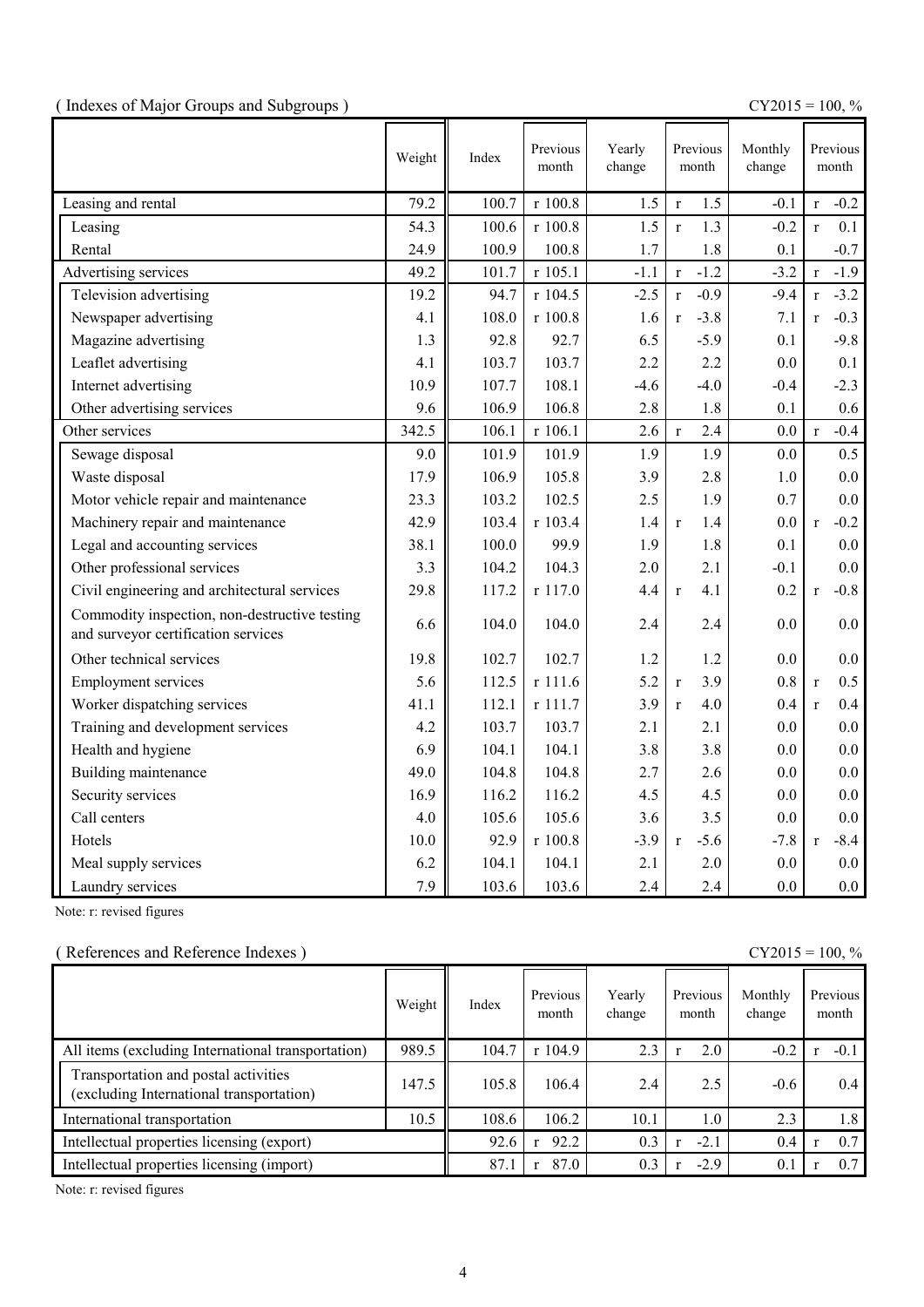# Indexes of Major Groups (Time-Series Data)

|           |                |                                   |                  |                       |                    |                      |                  |                                         | $CY2015 = 100, %$ |
|-----------|----------------|-----------------------------------|------------------|-----------------------|--------------------|----------------------|------------------|-----------------------------------------|-------------------|
|           |                | All items                         |                  | Finance and insurance |                    | Real estate services |                  | Transportation and postal<br>activities |                   |
|           |                |                                   | Yearly           |                       | Yearly             |                      | Yearly           |                                         | Yearly            |
|           |                |                                   | change           |                       | change             |                      | change           |                                         | change            |
|           | Weight         | 1,000.0                           |                  | 48.3                  |                    | 94.5                 |                  | 158.0                                   |                   |
| <b>CY</b> | 2017           | 101.0                             | 0.7              | 101.1                 | 0.4                | 102.4                | 1.4              | 100.2                                   | 1.4               |
|           | 2018           | 102.2                             | 1.2              | 101.2                 | 0.1                | 103.6                | 1.2              | 102.7                                   | 2.5               |
|           | 2019           | 103.3                             | 1.1              | 101.7                 | 0.5                | 105.0                | 1.4              | 104.4<br>99.0                           | 1.7               |
| FY        | 2016<br>2017   | 100.4<br>101.3                    | 0.3<br>0.9       | 100.8<br>101.1        | 0.6<br>0.3         | 101.3<br>102.7       | 1.0<br>1.4       | 100.6                                   | $-0.7$<br>1.6     |
|           | 2018           | 102.4                             | 1.1              | 101.2                 | 0.1                | 103.8                | 1.1              | 103.2                                   | 2.6               |
|           | 2019/Q1        | 102.7                             | 1.1              | 101.3                 | 0.2                | 103.9                | 0.7              | 103.3                                   | 2.1               |
|           | Q2             | 102.9                             | 0.9              | 101.2                 | 0.2                | 104.5                | 1.2              | 103.7                                   | $1.4$             |
|           | Q <sub>3</sub> | 102.8                             | 0.5              | 101.3                 | 0.1                | 104.5                | 0.6              | 104.5                                   | $1.0$             |
|           | Q <sub>4</sub> | 104.9                             | 2.1              | 102.9                 | 1.5                | 107.1                | 3.0              | 106.2                                   | $2.3\,$           |
|           | 2018/Dec.      | 102.8                             | 1.1              | 101.3                 | 0.2                | 104.6                | 0.9              | 103.9                                   | 2.3               |
|           | 2019/Jan.      | 102.3                             | 1.1              | 101.3                 | 0.1                | 103.9                | 0.5              | 103.0                                   | 2.0               |
|           | Feb.           | 102.5                             | $1.0\,$          | 101.3                 | 0.2                | 103.4                | 0.6              | 103.1                                   | 2.2               |
|           | Mar.           | 103.2                             | 1.1              | 101.2                 | 0.2                | 104.4                | 0.9              | 103.8                                   | 2.2               |
|           | Apr.           | 103.1                             | 1.0              | 101.2                 | 0.2                | 104.5                | 1.2              | 103.9                                   | 1.9               |
|           | May<br>June    | 102.9<br>102.7                    | 1.0<br>0.7       | 101.2<br>101.2        | 0.1<br>0.2         | 104.6<br>104.5       | 1.3<br>1.2       | 103.7<br>103.5                          | 1.3<br>1.1        |
|           | July           | 102.9                             | 0.6              | 101.3                 | 0.1                | 104.7                | 0.8              | 104.4                                   | $1.0\,$           |
|           | Aug.           | 102.8                             | 0.5              | 101.3                 | 0.1                | 104.5                | 0.4              | 104.9                                   | 0.8               |
|           | Sep.           | 102.8                             | 0.5              | 101.3                 | 0.0                | 104.2                | 0.6              | 104.1                                   | 1.0               |
|           | Oct.           | 104.8                             | 2.1              | 102.8                 | 1.4                | 106.2                | 2.5              | 106.3                                   | $2.2\,$           |
|           | Nov.           | 105.0                             | 2.1              | 102.8                 | 1.4                | 107.1                | 3.2              | 105.9                                   | 2.2               |
|           | Dec.           | 105.0                             | 2.1              | 103.2                 | 1.9                | 107.9                | 3.2              | 106.4                                   | 2.4               |
|           | 2020/ Jan.     | 104.7                             | 2.3              | 103.5                 | 2.2                | 107.4                | 3.4              | 106.0                                   | 2.9               |
|           |                |                                   |                  |                       |                    |                      |                  |                                         |                   |
|           |                | Information and<br>communications |                  | Leasing and rental    |                    | Advertising services |                  | Other services                          |                   |
|           |                |                                   | Yearly<br>change |                       | Yearly<br>change   |                      | Yearly<br>change |                                         | Yearly<br>change  |
|           | Weight         | 228.3                             |                  | 79.2                  |                    | 49.2                 |                  | 342.5                                   |                   |
| CY        | 2017           | 100.2                             | 0.1              | 99.1                  | $-0.4$             | 101.9                | 0.9              | 101.9                                   | 1.1               |
|           | 2018           | 100.9                             | 0.7              | 99.2                  |                    |                      |                  |                                         |                   |
|           | 2019           | 101.4                             |                  |                       |                    |                      |                  |                                         |                   |
| <b>FY</b> |                |                                   |                  | 99.6                  | 0.1<br>0.4         | 102.9                | 1.0              | 103.0                                   | 1.1               |
|           | 2016           | 100.2                             | 0.5<br>0.3       | 99.4                  | $-0.7$             | 103.4<br>101.5       | 0.5<br>1.5       | 104.7<br>101.0                          | 1.7<br>0.8        |
|           | 2017           | 100.3                             | 0.1              | 99.1                  | $-0.3$             | 102.4                | 0.9              | 102.1                                   | 1.1               |
|           | 2018           | 101.0                             | 0.7              | 99.2                  | $0.1\,$            | 103.4                | $1.0\,$          | 103.4                                   | $1.3\,$           |
|           | 2019/Q1        | 100.9                             | 0.4              | 99.3                  | 0.1                | 105.8                | $1.8\,$          | 103.8                                   | 1.5               |
|           | Q2             | $101.0\,$                         | $-0.1$           | 99.4                  | 0.4                | 103.2                | $1.5\,$          | 104.4                                   | 1.3               |
|           | Q <sub>3</sub> | $101.0\,$                         | $-0.2$           | 98.9                  | $-0.2$             | 99.7                 | $-0.3$           | 104.4                                   | $1.2\,$           |
|           | Q4             | 102.8                             | 1.8              | 100.9                 | $1.5\,$            | 105.0                | $-1.0$           | 106.3                                   | $2.6\,$           |
|           | 2018/Dec.      | 101.0                             | $0.8\,$          | 99.3                  | $\overline{0.2}$   | 106.4                | 0.1              | 103.6                                   | $1.4\,$           |
|           | 2019/Jan.      | 100.7                             | 0.3              | 99.2                  | 0.2                | 102.8                | 3.0              | 103.4                                   | $1.5\,$           |
|           | Feb.           | 100.9                             | 0.3              | 99.5                  | $-0.1$             | 102.4                | 0.5              | 103.8                                   | 1.5               |
|           | Mar.           | 101.0<br>100.9                    | 0.5<br>$-0.2$    | 99.2<br>99.4          | $0.2\,$<br>0.4     | 112.3<br>105.9       | 2.1<br>2.2       | 104.1<br>104.5                          | $1.5\,$<br>1.4    |
|           | Apr.<br>May    | 101.1                             | 0.1              | 99.6                  | $0.5\,$            | 101.5                | 1.8              | 104.5                                   | 1.5               |
|           | June           | 100.9                             | $-0.2$           | 99.2                  | 0.3                | 102.3                | $0.6\,$          | 104.2                                   | 1.1               |
|           | July           | 100.9                             | $-0.2$           | 99.0                  | $-0.2$             | 101.3                | 0.4              | 104.3                                   | $1.1\,$           |
|           | Aug.           | 101.0                             | $-0.3$           | 98.8                  | $-0.3$             | 97.1                 | $-0.1$           | 104.6                                   | 1.3               |
|           | Sep.           | 101.0                             | $-0.2$           | 99.0                  | $0.0\,$            | 100.7                | $-1.1$           | 104.4                                   | $1.2\,$           |
|           | Oct.           | 103.0                             | 2.0              | 100.8                 | $1.3\,$            | 102.8                | $-1.3$           | 106.4                                   | $2.8\,$           |
|           | Nov.<br>Dec.   | 102.6<br>102.8                    | 1.6<br>$1.8\,$   | 101.0<br>100.8        | $1.5\,$<br>$1.5\,$ | 107.1<br>105.1       | $-0.5$<br>$-1.2$ | 106.5<br>106.1                          | 2.7<br>2.4        |

Note: "Q1" = January to March, "Q2" = April to June, "Q3" = July to September, and "Q4" = October to December

The next monthly report will be released on Thursday, March 26, 2020.

2020/ Jan. | 102.8 | 2.1 | 100.7 | 1.5 | 101.7 | -1.1 | 106.1 | 2.6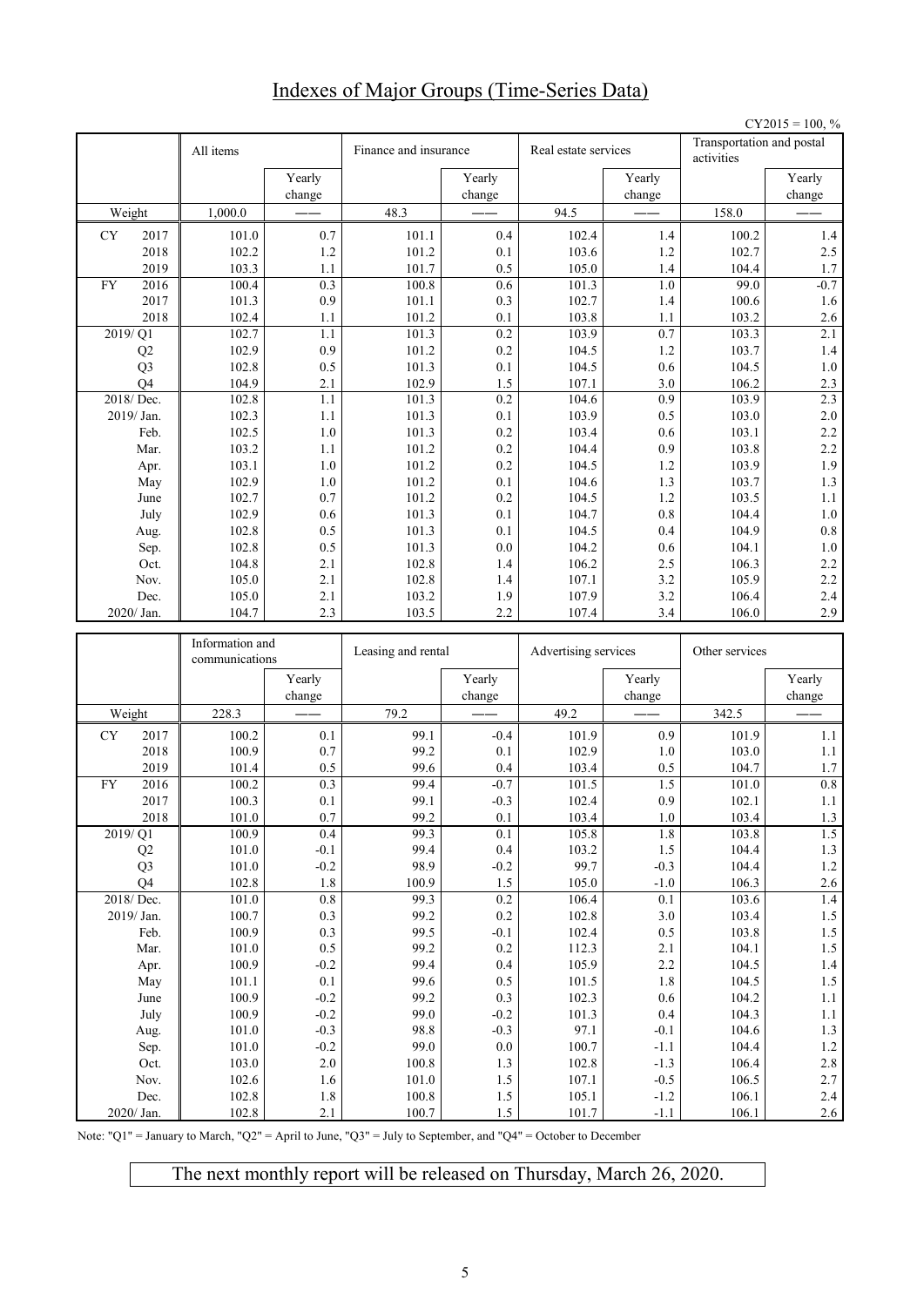# Reference: Wholesale Services Price Index ( Preliminary Figures for the Fourth Quarter of CY2019 )

|                                                                     |         |       |              |                     |                  |                        |                     | $U_{1201J} = 100, 70$  |
|---------------------------------------------------------------------|---------|-------|--------------|---------------------|------------------|------------------------|---------------------|------------------------|
|                                                                     | Weight  | Index |              | Previous<br>quarter | Yearly<br>change | Previous<br>quarter    | Quarterly<br>change | Previous<br>quarter    |
| All items including Wholesale<br>trade                              | 1,239.6 | 104.4 |              | 102.2               | 2.3              | 0.3                    | 2.2                 | $-0.2$                 |
| Wholesale trade                                                     | 239.6   | 102.3 | $\mathbf{r}$ | 99.8                | 2.9              | $-0.3$<br>$\mathbf{r}$ | 2.5                 | $-0.5$<br>$\mathbf{r}$ |
| Wholesale trade<br>(Textile and apparel)                            | 11.5    | 105.1 | $\mathbf{r}$ | 102.4               | 4.1              | 2.5<br>$\mathbf{r}$    | 2.6                 | 0.9<br>$\mathbf{r}$    |
| Wholesale trade<br>(Food and beverages)                             | 45.7    | 99.0  | $\mathbf{r}$ | 98.6                | $-0.5$           | $-4.2$<br>$\mathbf{r}$ | 0.4                 | $-1.7$<br>$\mathbf{r}$ |
| Wholesale trade<br>(Building materials, minerals &<br>metals, etc.) | 63.0    | 103.4 |              | 99.1                | 1.9              | $-1.4$                 | 4.3                 | $-2.0$                 |
| Wholesale trade<br>(Machinery and equipment)                        | 63.9    | 101.0 | r            | 99.6                | 4.2              | 1.2<br>$\mathbf{r}$    | 1.4                 | 1.6<br>$\mathbf{r}$    |
| Wholesale trade<br>(Miscellaneous goods)                            | 55.5    | 104.7 | $\mathbf{r}$ | 101.2               | 5.3              | 1.6<br>$\mathbf{r}$    | 3.5                 | $-0.7$<br>$\mathbf r$  |

 $CY2015 = 100$  %

Note: r: revised figures

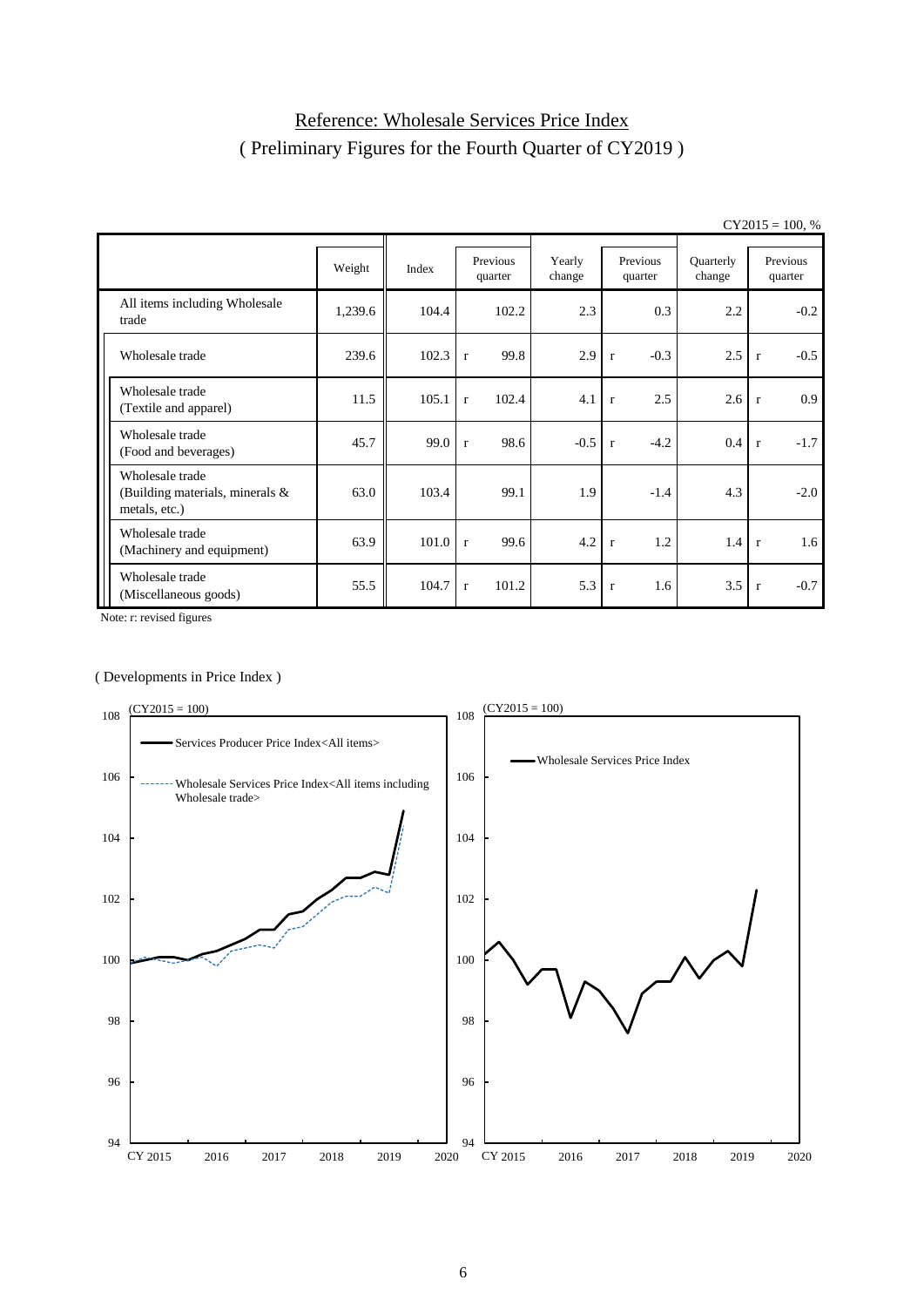# (Special Table) Services Producer Price Index excluding Consumption Tax

 $CY2015 = 100, %$ 

|                                          |                       | All items        |                                  |       |                                          |        |  |  |  |  |  |
|------------------------------------------|-----------------------|------------------|----------------------------------|-------|------------------------------------------|--------|--|--|--|--|--|
|                                          |                       |                  |                                  |       | (Ref.) All items                         |        |  |  |  |  |  |
|                                          |                       |                  |                                  |       | (excluding International transportation) |        |  |  |  |  |  |
|                                          | Index                 | Yearly<br>change | Monthly<br>(Quarterly)<br>change | Index | Yearly<br>change                         |        |  |  |  |  |  |
| 2018/Q3                                  | 102.3                 | 1.3              | 0.3                              | 102.3 | 1.2                                      | 0.3    |  |  |  |  |  |
| Q4                                       | 102.7                 | 1.2              | 0.4                              | 102.7 | 1.2                                      | 0.4    |  |  |  |  |  |
| 2019/Q1                                  | 102.7                 | 1.1              | 0.0                              | 102.7 | 1.1                                      | 0.0    |  |  |  |  |  |
| Q <sub>2</sub>                           | 102.9                 | 0.9              | 0.2                              | 102.9 | 0.9                                      | 0.2    |  |  |  |  |  |
| Q <sub>3</sub>                           | 102.8                 | 0.5              | $-0.1$                           | 102.8 | 0.5                                      | $-0.1$ |  |  |  |  |  |
| Q4                                       | 103.1                 | 0.4              | 0.3                              | 103.0 | 0.3                                      | 0.2    |  |  |  |  |  |
| 2018/Dec.                                | 102.8                 | 1.1              | 0.0                              | 102.8 | 1.1                                      | 0.0    |  |  |  |  |  |
| 2019/ Jan.                               | 102.3                 | 1.1              | $-0.5$                           | 102.3 | 1.0                                      | $-0.5$ |  |  |  |  |  |
| Feb.                                     | 102.5                 | 1.0              | 0.2                              | 102.5 | 1.0                                      | 0.2    |  |  |  |  |  |
| Mar.                                     | 103.2                 | 1.1              | 0.7                              | 103.2 | 1.1                                      | 0.7    |  |  |  |  |  |
| Apr.                                     | 103.1                 | 1.0              | $-0.1$                           | 103.1 | 0.9                                      | $-0.1$ |  |  |  |  |  |
| May                                      | 102.9                 | 1.0              | $-0.2$                           | 102.9 | 1.0                                      | $-0.2$ |  |  |  |  |  |
| June                                     | 102.7                 | 0.7              | $-0.2$                           | 102.8 | 0.8                                      | $-0.1$ |  |  |  |  |  |
| July                                     | 102.9                 | 0.6              | 0.2                              | 102.9 | 0.6                                      | 0.1    |  |  |  |  |  |
| Aug.                                     | 102.8                 | 0.5              | $-0.1$                           | 102.8 | 0.5                                      | $-0.1$ |  |  |  |  |  |
| Sep.                                     | 102.8                 | 0.5              | 0.0                              | 102.8 | 0.6                                      | 0.0    |  |  |  |  |  |
| Oct.                                     | 103.0                 | 0.4              | 0.2                              | 102.9 | 0.3                                      | 0.1    |  |  |  |  |  |
| Nov.                                     | 103.2                 | 0.4              | 0.2                              | 103.1 | 0.3                                      | 0.2    |  |  |  |  |  |
| Dec.                                     | 103.1<br>$\mathbf{r}$ | 0.3<br>r         | $-0.1$<br>$\mathbf{r}$           | 103.1 | 0.3                                      | 0.0    |  |  |  |  |  |
| 2020/ Jan.<br><b>Preliminary Figures</b> | 102.9                 | 0.6              | $-0.2$                           | 102.8 | 0.5                                      | $-0.3$ |  |  |  |  |  |

Note: r: revised figures

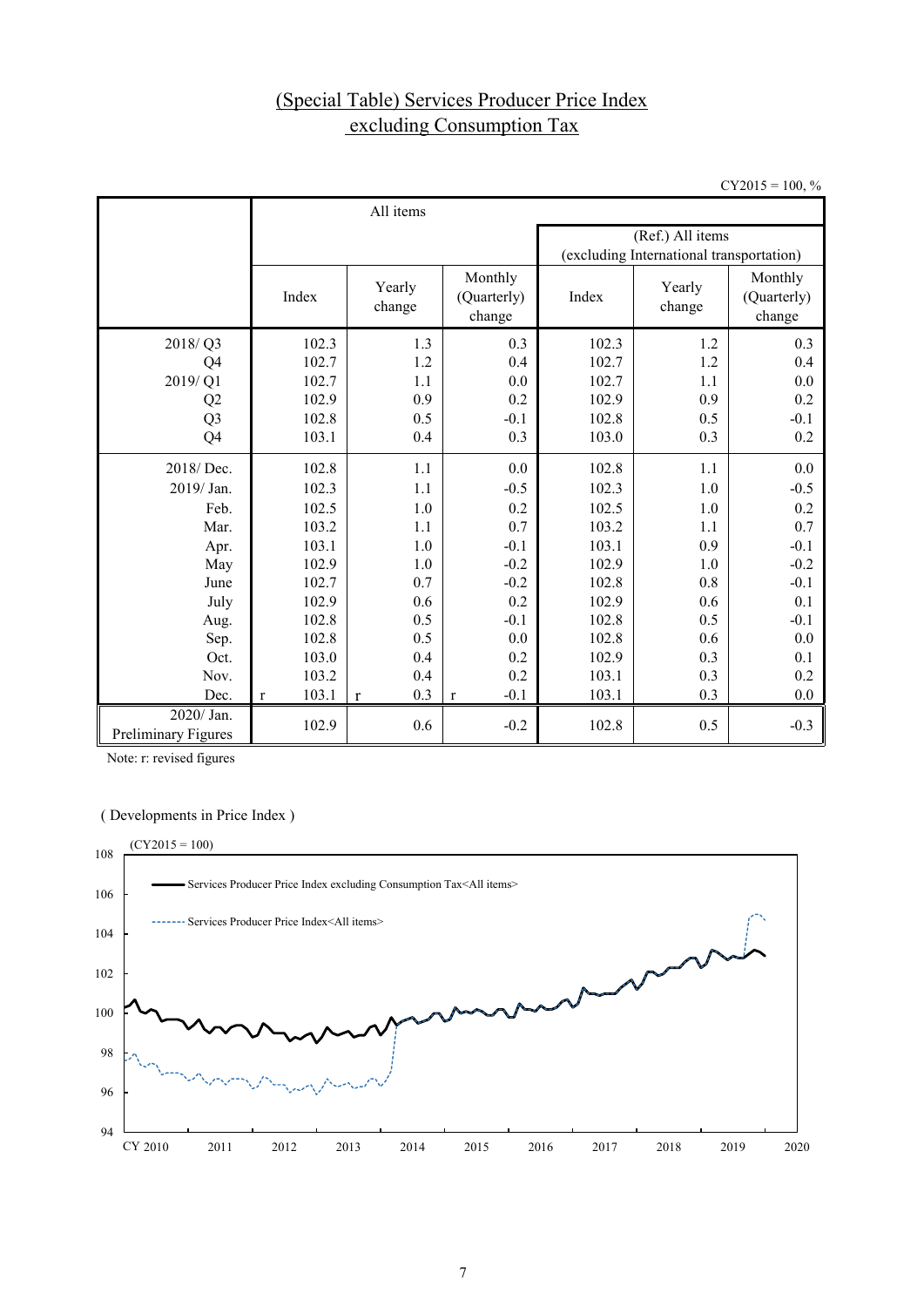### (Special Table) Services Producer Price Index excluding Consumption Tax

(All items and the details contributing to the monthly differences of yearly changes in January)

|           | Monthly<br>difference of       | Yearly change $(\% )$ |      |  |
|-----------|--------------------------------|-----------------------|------|--|
|           | yearly changes<br>$(\%$ point) | Dec.                  | Jan. |  |
| All items | 0.3                            | 0.3                   | 0.6  |  |

#### $\nabla$ Details contributing to the monthly differences of yearly changes in January

| Major groups · Subgroups |                                                      | Monthly differences<br>of contribution | Yearly change (%) |        | Items                                                                                                                        |  |  |  |  |
|--------------------------|------------------------------------------------------|----------------------------------------|-------------------|--------|------------------------------------------------------------------------------------------------------------------------------|--|--|--|--|
|                          |                                                      | to yearly changes<br>(%point)          | Dec.              | Jan.   |                                                                                                                              |  |  |  |  |
|                          | +: Transportation and postal activities              | 0.08                                   | 0.8               | 1.3    |                                                                                                                              |  |  |  |  |
|                          | +: Ocean freight transportation                      | 0.09                                   | 4.2               |        | 17.0 Ocean freight transportation (except Ocean tankers)*, Ocean tankers*                                                    |  |  |  |  |
|                          | Coastal and inland water freight<br>transportation   | 0.01                                   | $-2.0$            |        | 0.0 RORO ships, Coastal and inland water freighters (except RORO ships)                                                      |  |  |  |  |
|                          | +: International air freight transportation          | 0.01                                   | $-24.6$           |        | -19.5 International air freight transportation*                                                                              |  |  |  |  |
|                          | -: Road freight transportation                       | $-0.02$                                | 1.5<br>1.2        |        | Motor freight transportation (Metal and machinery products), Motor freight<br>transportation (Mineral and chemical products) |  |  |  |  |
|                          | -: Domestic air passenger transportation             | $-0.01$                                | 1.1               |        | -0.3 Domestic air passenger transportation                                                                                   |  |  |  |  |
|                          | +: Other services                                    | 0.07                                   | 0.6               | 0.8    |                                                                                                                              |  |  |  |  |
|                          | $+$ : Hotels                                         | 0.02                                   | $-7.3$            |        | -5.7 Hotels                                                                                                                  |  |  |  |  |
|                          | +: Waste disposal                                    | 0.02                                   | 0.9               |        | 1.9 Industrial waste disposal                                                                                                |  |  |  |  |
|                          | +: Motor vehicle repair and maintenance              | 0.01                                   | 0.1               |        | 0.6 Motor vehicle maintenance (accident repair)                                                                              |  |  |  |  |
|                          | Civil engineering and architectural<br>services      | 0.01                                   | 2.2               |        | 2.5 Architectural design services                                                                                            |  |  |  |  |
|                          | +: Employment services                               | 0.01                                   | 2.0               |        | 3.3 Employment services                                                                                                      |  |  |  |  |
|                          | $+$ : Information and communications                 | 0.07                                   | $-0.1$            | 0.3    |                                                                                                                              |  |  |  |  |
|                          | +: Mobile telecommunications services                | 0.07                                   | $-8.0$            |        | -3.8 Mobile telecommunications services                                                                                      |  |  |  |  |
|                          | +: Software development                              | 0.01                                   | 1.4               |        | 1.4 Custom software (except Embedded software)                                                                               |  |  |  |  |
|                          | $+$ : Real estate services                           | 0.03                                   | 1.2               | 1.5    |                                                                                                                              |  |  |  |  |
|                          | $+$ : Other space rental                             | 0.02                                   | 0.0               |        | 0.5 Sales space rental                                                                                                       |  |  |  |  |
|                          | $+$ : Office space rental                            | 0.01                                   | 3.1               |        | 3.3 Office space rental (Tokyo area)                                                                                         |  |  |  |  |
|                          | Real estate agency and management<br>services        | 0.01                                   | 1.2               |        | 1.4 Real estate agency and management services                                                                               |  |  |  |  |
|                          | +: Finance and insurance                             | 0.02                                   | 0.8               | 1.1    |                                                                                                                              |  |  |  |  |
|                          | Property and casualty insurance<br>$+$ :<br>services | 0.01                                   | 0.2               |        | 1.0 Voluntary motor vehicle insurance                                                                                        |  |  |  |  |
|                          | +: Advertising services                              | 0.01                                   | $-3.0$            | $-2.8$ |                                                                                                                              |  |  |  |  |
|                          | +: Newspaper advertising                             | 0.02                                   | $-5.5$            |        | -0.3 Newspaper advertising                                                                                                   |  |  |  |  |
|                          | $+$ : Magazine advertising                           | 0.01                                   | $-7.6$            |        | 4.6 Magazine advertising                                                                                                     |  |  |  |  |
|                          | $+$ : Other advertising services                     | 0.01                                   | 0.0               |        | 1.0 Advertising in traffic facilities, Free newspaper and magazine advertising                                               |  |  |  |  |
|                          | -: Television advertising                            | $-0.03$                                | $-2.7$            |        | -4.3 Television advertising (program sponsorships)                                                                           |  |  |  |  |
|                          | -: Internet advertising                              | $-0.01$                                | $-5.8$            |        | -6.4 Internet advertising                                                                                                    |  |  |  |  |
|                          | +: Leasing and rental                                | 0.01                                   | $-0.3$            | $-0.3$ |                                                                                                                              |  |  |  |  |
|                          | $+$ : Leasing                                        | 0.01                                   | $-0.5$            | $-0.3$ | Medical equipment leasing, Industrial machinery leasing, Leasing of machinery<br>for civil engineering and construction      |  |  |  |  |

### ▽Contribution of each Major group to the yearly change in January

|           | Major groups                                                                                                                                 | Contribution to<br>yearly change**<br>$(\%$ point) | Subgroups                                                                                                   |  |  |
|-----------|----------------------------------------------------------------------------------------------------------------------------------------------|----------------------------------------------------|-------------------------------------------------------------------------------------------------------------|--|--|
| All items |                                                                                                                                              | 0.6                                                |                                                                                                             |  |  |
|           | Other services<br>0.27                                                                                                                       |                                                    | Worker dispatching services, Civil engineering and architectural services, Security services                |  |  |
|           | Ocean freight transportation, Road freight transportation, Railroad passenger transportation<br>Transportation and postal activities<br>0.21 |                                                    |                                                                                                             |  |  |
|           | Real estate services                                                                                                                         | 0.15                                               | Office space rental, Real estate agency and management services, Other space rental                         |  |  |
|           | Information and communications                                                                                                               | 0.06                                               | Software development, Information processing and information providing services, Internet based<br>services |  |  |
|           | Finance and insurance                                                                                                                        | 0.05                                               | Financial services (commission), Property and casualty insurance services                                   |  |  |
|           | Leasing and rental                                                                                                                           | $-0.02$                                            | Leasing, Rental                                                                                             |  |  |
|           | Advertising services                                                                                                                         | $-0.14$                                            | Television advertising, Internet advertising, Newspaper advertising                                         |  |  |

Notes: 1. "Monthly differences of yearly changes" is obtained by subtracting yearly changes of previous month from those of p resent month.<br>2. \* : "International transportation."<br>3. \* \* : The figure of "All items" is yearl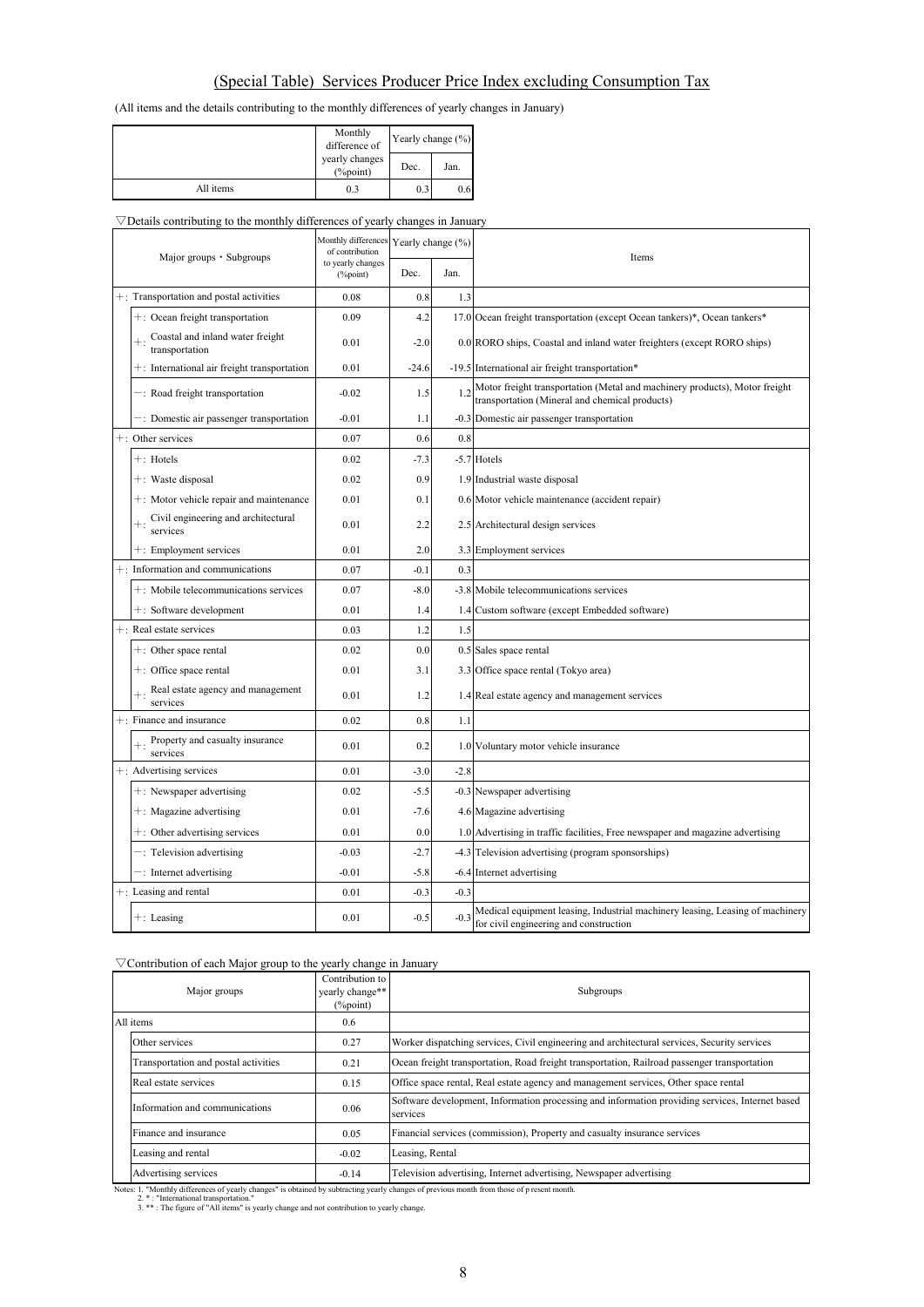### (Special Table) Services Producer Price Index excluding Consumption Tax Indexes of Major Groups (Time-Series Data)

|           |                    |                 |                         |                       |                  |                      |                  |                                         | $CY2015 = 100, %$  |  |
|-----------|--------------------|-----------------|-------------------------|-----------------------|------------------|----------------------|------------------|-----------------------------------------|--------------------|--|
|           |                    | All items       |                         | Finance and insurance |                  | Real estate services |                  | Transportation and postal<br>activities |                    |  |
|           |                    |                 | Yearly<br>change        |                       | Yearly<br>change |                      | Yearly<br>change |                                         | Yearly<br>change   |  |
|           | Weight             | 1,000.0         |                         | 48.3                  |                  | 94.5                 |                  | 158.0                                   |                    |  |
| <b>CY</b> | 2017               | 101.0           | 0.7                     | 101.1                 | 0.4              | 102.4                | 1.4              | 100.2                                   | 1.4                |  |
|           | 2018               | 102.2           | 1.2                     | 101.2                 | 0.1              | 103.6                | 1.2              | 102.7                                   | 2.5                |  |
|           | 2019               | 102.9           | 0.7                     | 101.4                 | 0.2              | 104.5                | 0.9              | 104.0                                   | $1.3$              |  |
| <b>FY</b> | 2016               | 100.4           | 0.3                     | 100.8                 | 0.6              | $101.\overline{3}$   | $\overline{1.0}$ | 99.0                                    | $-0.7$             |  |
|           | 2017               | 101.3           | 0.9                     | 101.1                 | 0.3              | 102.7                | 1.4              | 100.6                                   | 1.6                |  |
|           | 2018               | 102.4           | 1.1                     | 101.2                 | 0.1              | 103.8                | 1.1              | 103.2                                   | 2.6                |  |
|           | 2018/Dec.          | 102.8           | 1.1                     | 101.3                 | 0.2              | 104.6                | 0.9              | 103.9                                   | 2.3                |  |
|           | 2019/Jan.          | 102.3           | 1.1                     | 101.3                 | 0.1              | 103.9                | 0.5              | 103.0                                   | $2.0\,$            |  |
|           | Feb.               | 102.5           | $1.0\,$                 | 101.3                 | 0.2              | 103.4                | 0.6              | 103.1                                   | 2.2                |  |
|           | Mar.               | 103.2           | 1.1                     | 101.2                 | 0.2              | 104.4                | 0.9              | 103.8                                   | 2.2                |  |
|           | Apr.               | 103.1           | 1.0                     | 101.2                 | 0.2              | 104.5                | 1.2              | 103.9                                   | 1.9                |  |
|           | May                | 102.9           | 1.0                     | 101.2                 | 0.1              | 104.6                | 1.3              | 103.7                                   | 1.3                |  |
|           | June               | 102.7           | 0.7                     | 101.2                 | 0.2              | 104.5                | 1.2              | 103.5                                   | 1.1                |  |
|           | July               | 102.9           | 0.6                     | 101.3                 | 0.1              | 104.7                | 0.8              | 104.4                                   | $1.0\,$            |  |
|           | Aug.               | 102.8           | 0.5                     | 101.3                 | 0.1              | 104.5                | 0.4              | 104.9                                   | 0.8                |  |
|           | Sep.               | 102.8           | 0.5                     | 101.3                 | 0.0              | 104.2                | 0.6              | 104.1                                   | 1.0                |  |
|           | Oct.               | 103.0           | 0.4                     | 101.7                 | 0.3              | 104.3                | 0.7              | 104.7                                   | 0.7                |  |
|           | Nov.               | 103.2           | 0.4                     | 101.7                 | 0.3              | 105.2                | 1.3              | 104.2                                   | 0.6                |  |
|           | Dec.<br>2020/Jan.  | 103.1<br>102.9  | 0.3<br>0.6              | 102.1<br>102.4        | 0.8<br>1.1       | 105.9                | 1.2<br>1.5       | 104.7<br>104.3                          | $0.8\,$<br>1.3     |  |
|           |                    |                 |                         |                       |                  |                      |                  |                                         |                    |  |
|           |                    |                 |                         |                       |                  | 105.5                |                  |                                         |                    |  |
|           |                    | Information and |                         | Leasing and rental    |                  | Advertising services |                  | Other services                          |                    |  |
|           |                    | communications  |                         |                       |                  |                      |                  |                                         |                    |  |
|           |                    |                 | Yearly                  |                       | Yearly           |                      | Yearly           |                                         | Yearly             |  |
|           |                    |                 | change                  |                       | change           |                      | change           |                                         | change             |  |
|           | Weight             | 228.3           |                         | 79.2                  |                  | 49.2                 |                  | 342.5                                   |                    |  |
| <b>CY</b> | 2017               | 100.2           | 0.1                     | 99.1                  | $-0.4$           | 101.9                | 0.9              | 101.9                                   | 1.1                |  |
|           | 2018               | 100.9           | 0.7                     | 99.2                  | 0.1              | 102.9                | 1.0              | 103.0                                   | 1.1                |  |
|           | 2019               | 100.9           | 0.0                     | 99.2                  | 0.0              | 103.0                | 0.1              | 104.3                                   | $1.3\,$            |  |
| <b>FY</b> | 2016<br>2017       | 100.2           | $\overline{0.3}$<br>0.1 | 99.4<br>99.1          | $-0.7$<br>$-0.3$ | 101.5                | $\overline{1.5}$ | 101.0                                   | 0.8                |  |
|           | 2018               | 100.3<br>101.0  | 0.7                     | 99.2                  | 0.1              | 102.4<br>103.4       | 0.9<br>1.0       | 102.1<br>103.4                          | 1.1<br>1.3         |  |
|           | 2018/Dec.          | 101.0           | 0.8                     | 99.3                  | 0.2              | 106.4                | 0.1              | 103.6                                   | 1.4                |  |
|           | 2019/Jan.          | 100.7           | 0.3                     | 99.2                  | 0.2              | 102.8                | 3.0              | 103.4                                   | 1.5                |  |
|           | Feb.               | 100.9           | 0.3                     | 99.5                  | $-0.1$           | 102.4                | 0.5              | 103.8                                   | $1.5\,$            |  |
|           | Mar.               | 101.0           | 0.5                     | 99.2                  | 0.2              | 112.3                | 2.1              | 104.1                                   | 1.5                |  |
|           | Apr.               | 100.9           | $-0.2$                  | 99.4                  | 0.4              | 105.9                | $2.2\,$          | 104.5                                   | $1.4\,$            |  |
|           | May                | 101.1           | $0.1\,$                 | 99.6                  | 0.5              | 101.5                | $1.8\,$          | 104.5                                   | 1.5                |  |
|           | June               | 100.9           | $-0.2$                  | 99.2                  | 0.3              | 102.3                | $0.6\,$          | 104.2                                   | $1.1\,$            |  |
|           | July               | 100.9           | $-0.2$                  | 99.0                  | $-0.2$           | 101.3                | 0.4              | 104.3                                   | $1.1\,$            |  |
|           | Aug.               | 101.0           | $-0.3$                  | 98.8                  | $-0.3$           | 97.1                 | $-0.1$           | 104.6                                   | $1.3\,$            |  |
|           | Sep.               | 101.0           | $-0.2$                  | 99.0                  | $0.0\,$          | 100.7                | $-1.1$           | 104.4                                   | $1.2\,$            |  |
|           | Oct.               | 101.1           | 0.1                     | 99.0                  | $-0.5$           | 100.9                | $-3.2$           | 104.5                                   | $1.0\,$            |  |
|           | Nov.               | 100.8           | $-0.2$                  | 99.1                  | $-0.4$           | 105.2                | $-2.2$           | 104.5                                   | $\rm 0.8$          |  |
|           | Dec.<br>2020/ Jan. | 100.9<br>101.0  | $-0.1$<br>0.3           | 99.0<br>98.9          | $-0.3$<br>$-0.3$ | 103.2<br>99.9        | $-3.0$<br>$-2.8$ | 104.2<br>104.2                          | $0.6\,$<br>$0.8\,$ |  |